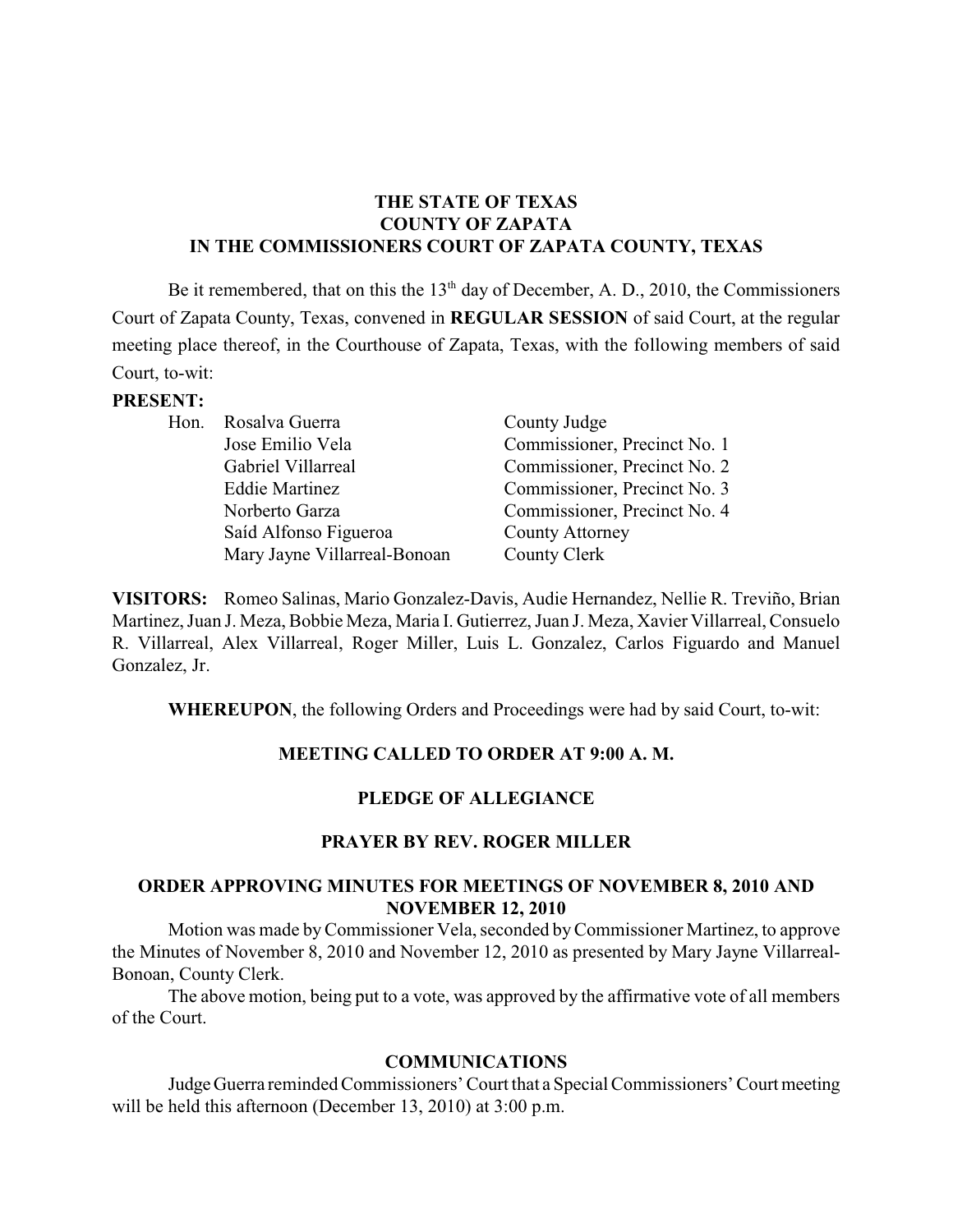### **DEPARTMENTAL REPORTS**

Dr. Edmundo Garcia, Zapata County Medical Group, presented Commissioners' Court his monthly report. He reported 770 encounters in November. Each encounter collects \$141. The cost for Dr. Carlos Cigarroa's building requirements is about \$300,000.00. Oncologists, Soriano and Tula may be back although they do not want to pay rent. Dr. Wells, podiatrist, is here twice a month. (Report attached for the record.)

Dr. Garcia also asked to withdraw line item request #47 to discuss the Clinic Fund Account as requested by: Dr. Edmundo Garcia, Zapata County Clinic.

Luis Lauro Gonzalez, Zapata County Tax Assessor/Collector, reported that the tax office collected \$1,110,633.46 in tax collections and \$13,483.96 in Hotel Motel Tax fees for November.

Caleb Eaton, Zapata County Extension Agent, was not present. Audie Hernandez presented Commissioners' Court with the monthly written report for November. (Report attached for the record.)

Romeo Salinas, Zapata County Treasurer, presented Commissioners' Court with a written Treasurer's Report. (Report attached for the record.)

# **ORDER APPROVING RENEWAL OF INMATE HOUSING CONTRACT BETWEEN ZAPATA COUNTY AND WEBB COUNTY**

Motion was made by Commissioner Villarreal, seconded by Commissioner Garza, to approve renewal of the inmate housing contract between Zapata County and Webb County as requested by Sigifredo Gonzalez, Zapata County Sheriff.

The above motion, being put to a vote, was approved by the affirmative vote of all members of the Court.

### **COMMUNICATIONS**

Karran Westerman advised the Court that the Rio Grande Water Commission will have their first meeting in Zapata on January 5, 2011 at 10:00 a.m. at the EDC room. If more space is needed, meeting can be moved to the Holiday Inn Express.

### **ORDER APPROVING INVOICES**

Motion was made byCommissioner Garza, seconded byCommissioner Martinez, to approve invoices as presented, and to include an invoice, not previously included, in the amount of \$149 from Mark's Auto Glass for damages at Com. Vela's brother's home as requested by Doroteo N. Garza, County Auditor.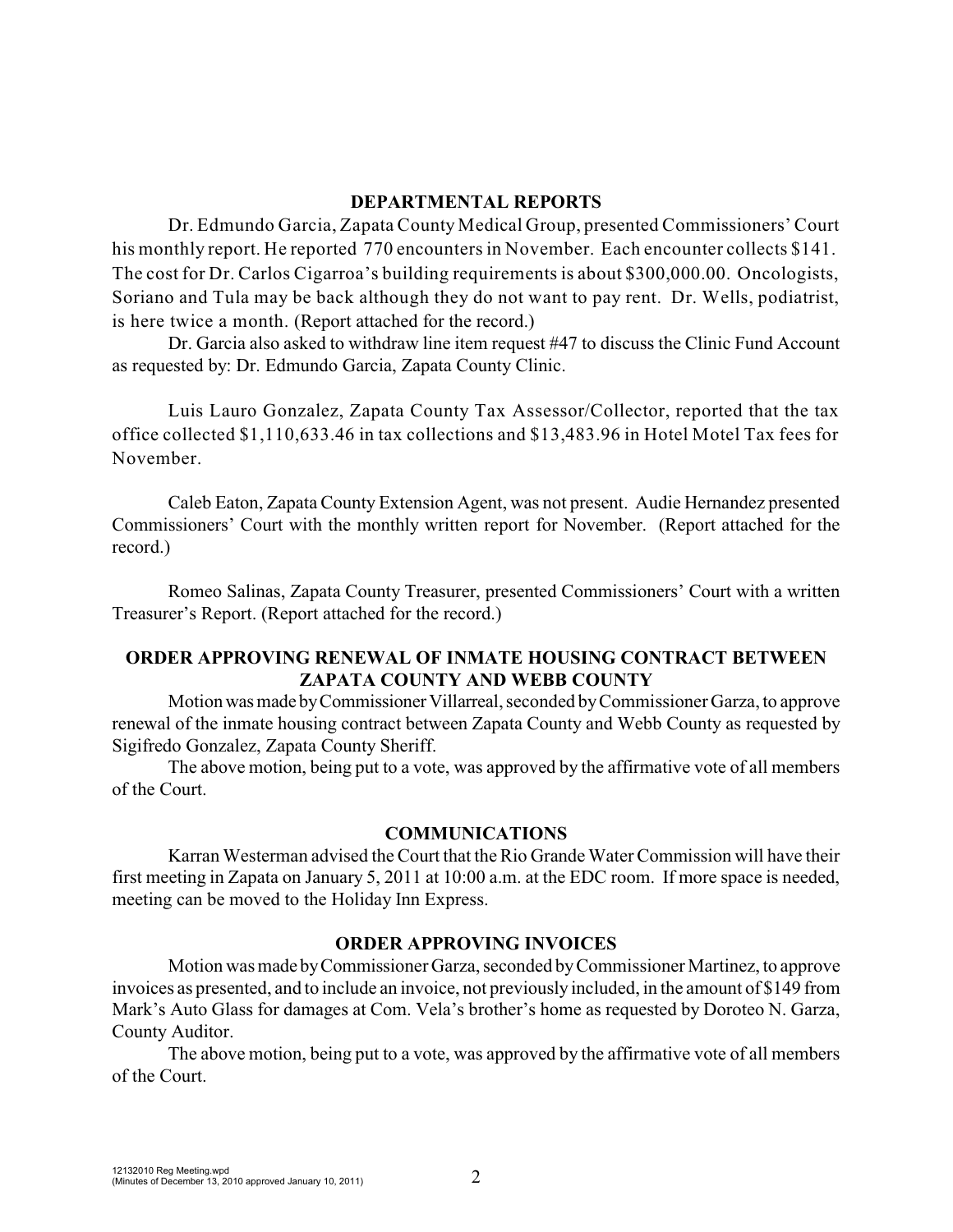## **ORDER APPROVING TO LOOK INTO MAKING A POLICY IMPLEMENTING SAFETY PIPELINE MARKERS THAT INDICATE LOCATION AND DEPTH OF UNDERGROUND UTILITIES BY FEET AND INCHES WITHIN COUNTY OF ZAPATA**

Motion was made byCommissioner Vela, seconded byCommissioner Villarreal, to approve to look into making a policy implementing safety (new-innovative) pipeline markers that indicate the location and depth of underground utilities by feet and inches; within the County of Zapata, in order to help save lives and/or prevent serious incidents, especially in the pipelines that carry gas in front of residential areas as requested by Honorable Norberto Garza, Commissioner Pct. 4.

The above motion, being put to a vote, was approved by the affirmative vote of all members of the Court.

# **REPORT BY LINEBARGER, GOGGAN, BLAIR & SAMPSON, LLP AND ORDER APPROVING SUGGESTION TO HAVE WORKSHOP WITH J.P.S AND STAFF TO INCREASE COLLECTIONS FOR DELINQUENT FINES AND FEES**

Report was presented by Gus Martinez and Gonzalo Villagomez of Linebarger, Goggan, Blair, & Sampson, LLP. (Copy attached for the record.)

Motion was made by Commissioner Vela, seconded by Commissioner Garza, to approve a workshop with J.P.s and staff to increase collections for delinquent fines and fees as requested by Honorable Jose E. Vela, Commissioner Pct. 1.

The above motion, being put to a vote, was approved by the affirmative vote of all members of the Court.

## **MONTHLY BUSINESS REPORT OF ZAPATA COUNTY ECONOMIC DEVELOPMENT CENTER**

Peggy Umphres Moffett, ZCEDC President, gave a monthly business report of the Zapata County Economic Development Center (ZCEDC). She stated that there are 13 leads from govenor's office for new businesses. She is also working with Appraisal District for inventory of properties available for purchase or lease. She added that she had made a trip to Lopeño and Falcon to meet with businesses, but there is no interest and a lack of infrastructure.

Ms. Umphres also introduced David Brown, the new Director for the Advanced Education Center.

### **ORDER APPROVING HIRING OF MANUEL RAMON AS REGULAR FULL TIME FROM TEMPORARY FULL TIME**

Motionwasmade byCommissionerVillarreal, seconded byCommissioner Garza, to approve hiring of Manuel Ramon as regular full time from temporary full-time starting January 1, 2011 due to the retirement of Ruben Zapata as requested by Juan Jose Meza, Fire Chief.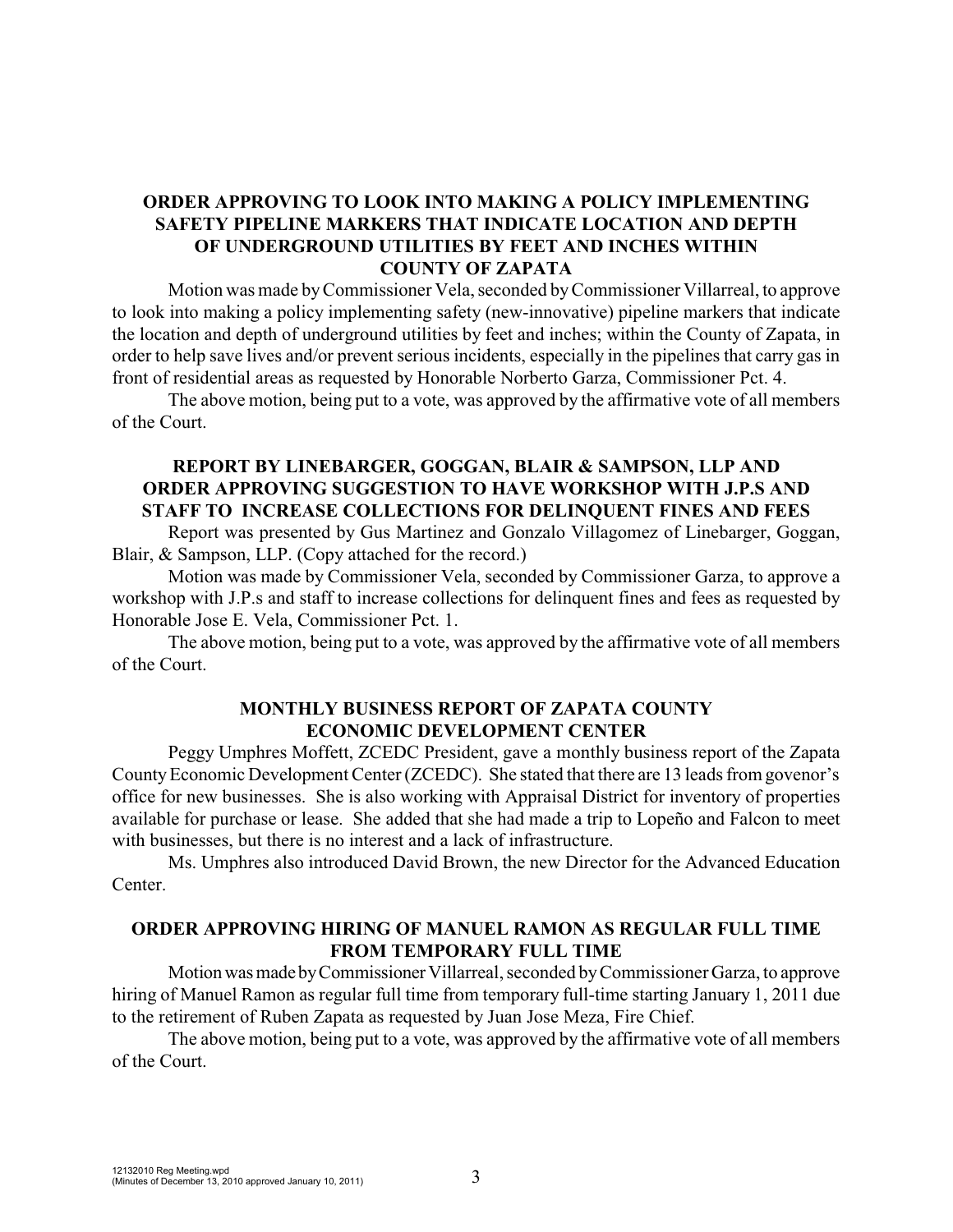## **ORDER APPROVING PROHIBITING AERIAL FIREWORKS IN UNINCORPORATED AREAS OF ZAPATA COUNTY (COUNTY WIDE)**

Motion was made by Commissioner Garza, seconded by Commissioner Villarreal, to approve order prohibiting aerial fireworks in unincorporated areas of Zapata County, Texas (County wide) as requested by Juan Jose Meza, Fire Chief.

## **UPDATE ON SOUTH TEXAS FOOD BANK FEDERAL PROGRAM (CSFP) FOR ZAPATA COUNTY**

Romeo Salinas, Norma Mendoza and Fina Villarreal (Volunteer) gave an update on South Texas Food Bank Federal Program (CSFP) for Zapata County. Zapata distributes 364 bags and is looking into increasing number of bags. Eight counties are serviced. Logistics are being worked out in order to implement guidelines. There are persons who are unable to pick up bags and proxies should be able to pick up the bags for them.

# **NO ACTION WAS TAKEN ON REQUEST BY EDDIE MARTINEZ, COMMISSIONER PCT. 3 TO CONSIDER LEASING OFFICE SPACE FOR NEW ZAPATA COUNTY ADVANCED EDUCATION CENTER'S ADMINISTRATION STAFF**

# **ORDER APPROVING NECESSARY CORRECTIONS TO REPAIR BUILDING CODE VIOLATIONS AT ADVANCED EDUCATION CENTER FOR ZAPATA COUNTY AS PER BUILDING INSPECTION REPORT**

Motion was made byCommissioner Vela, seconded byCommissioner Villarreal, to approve necessary corrections to repair the building code violations at the Advanced Education Center for Zapata County as per the building inspection report as requested by Peggy Umphres Moffett, Zapata Economic Development Corporation.

The above motion, being put to a vote, was approved by the affirmative vote of all members of the Court.

# **ORDER APPROVING PURCHASE OF SOUTH TEXAS COMMUNITY ACTION COUNCIL BUILDING CURRENTLY USED BY GATEWAY, INC.**

Motion was made by Commissioner Vela, seconded by Commissioner Garza, to approve purchase of the South Texas Community Action Council building currently used by Gateway, Inc. Offer of \$650,000.00 was accepted by Israel Hinojosa. IRS lien will be released. Will pay \$500,000 from 09-010-680 (Las Palmas Drainage System Fund) and \$150,000 from the Tobacco Fund as requested by Honorable Eddie Martinez, Commissioner Pct. 3.

The above motion, being put to a vote, was approved by the affirmative vote of all members of the Court.

# **ORDER APPROVING RELOCATION OF EASEMENT LOCATED AT 122 MADISON**

Motion was made byCommissioner Martinez, seconded byCommissioner Garza, to approve the relocation of the easement located at 122 Madison (lot 19) and relocate to edge of lot 16 as requested by Honorable Eddie Martinez, Commissioner Pct. 3. (OR Vol. 887 Pg. 7)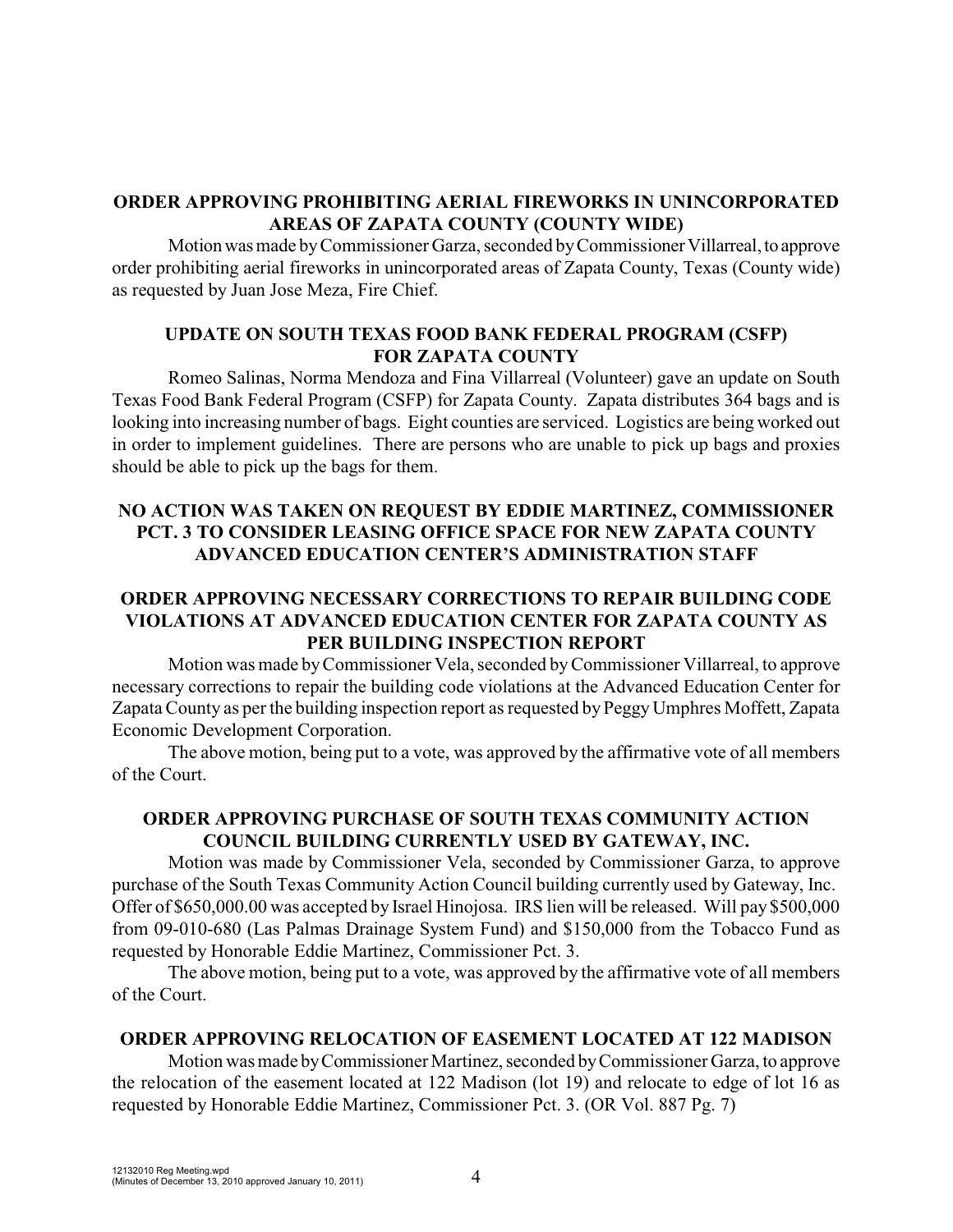The above motion, being put to a vote, was approved by the affirmative vote of all members of the Court.

## **ORDER REQUIRING ALL HOURLY COUNTY EMPLOYEES WHO ARE NOT PRESENTING AN AGENDA ITEM TO CLOCK OUT BEFORE ATTENDING MEETING**

Motion was made byCommissioner Garza, seconded byCommissioner Martinez, to require all hourly countyemployees who are not presenting an agenda item in Commissioners Court to clock out before attending the meeting as requested by Honorable Norberto Garza, Commissioner Pct. 4.

The above motion, being put to a vote, was approved by the affirmative vote of all members of the Court.

### **ORDER ENFORCING A NO SOLICITING RULE AT ZAPATA COUNTY COURTHOUSE**

Motion was made by Commissioner Garza, seconded by Commissioner Vela, to approve enforcing a no soliciting rule at the Zapata County Courthouse as requested by Doroteo N. Garza, County Auditor.

The above motion, being put to a vote, was approved by the affirmative vote of all members of the Court.

# **ORDER APPROVING REMOVAL OF ALL NON-ACTIVE VEHICLES FROM ZAPATA COUNTY INSURANCE POLICY AND ALLOW ZAPATA COUNTY PERSONNEL DIRECTOR AND COUNTY AUDITOR'S OFFICE TO AUCTION VEHICLES DEEMED UNUSABLE**

Motion was made byCommissioner Vela, seconded byCommissioner Garza, to approve the removal of all non-active vehicles from the Zapata County insurance policy and to allow Zapata County Personnel Director and County Auditor's Office to auction any vehicles that are deemed unusable as requested by Nellie R. Treviño, Personnel Director.

The above motion, being put to a vote, was approved by the affirmative vote of all members of the Court.

## **ORDER APPROVING MARIO GONZALEZ-DAVIS AS MANAGEMENT SERVICES CONSULTANT FOR TDRA CDBG GRANT NO. 710759, WATER IMPROVEMENT, MAIN RAW WATER LINE TO NEW WATER PLANT**

Motion was made by Commissioner Martinez, seconded by Commissioner Villarreal, to approve Mario Gonzalez-Davis as Management Services Consultant for TDRA CDBG Grant No. 710759, Water Improvement, Main Raw Water line to New Water Plant as requested by Dioni Hernandez, Project Coordinator.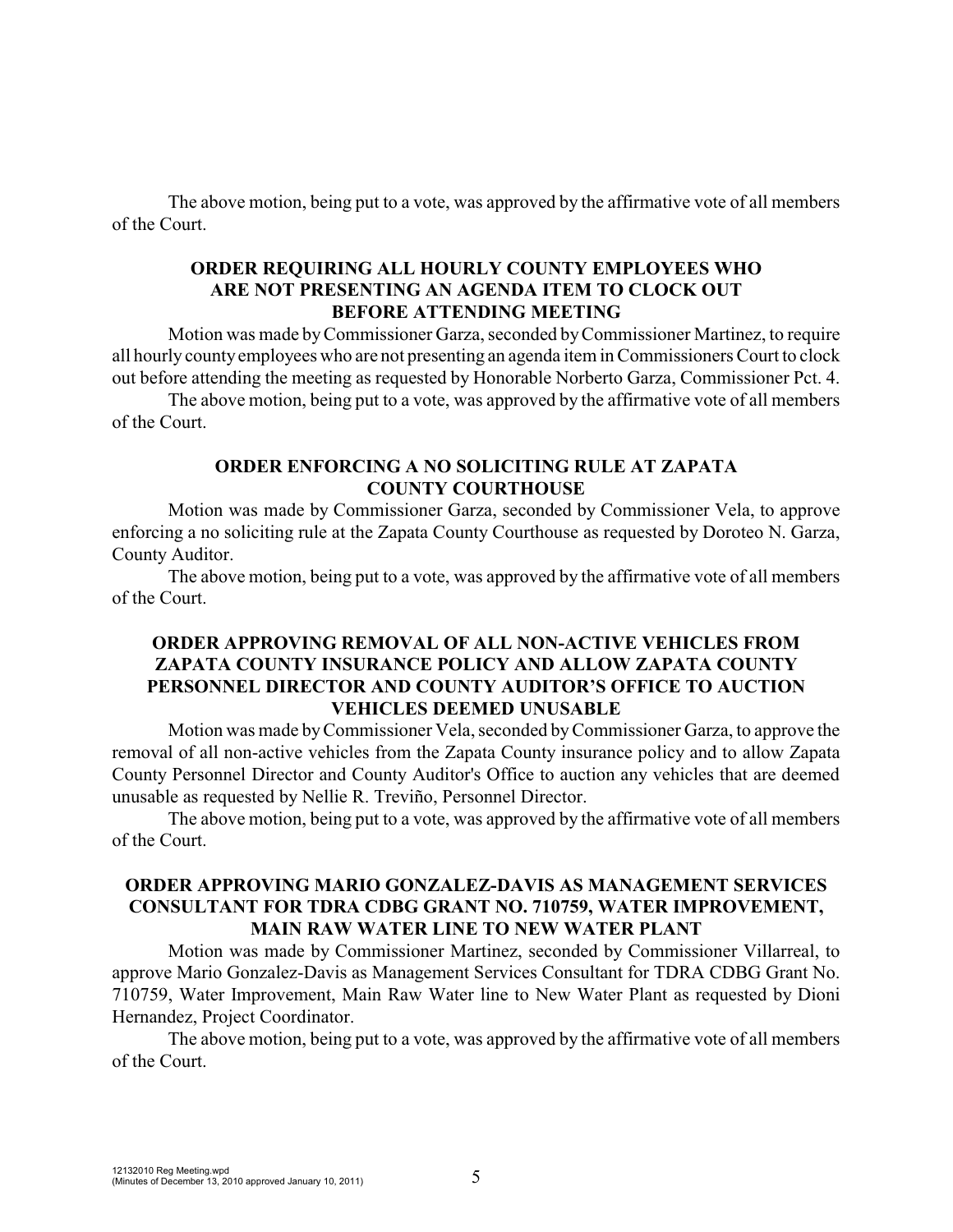### **ORDER APPROVING CHANGE ORDER NO. 5 FOR NEW ZAPATA COUNTY WATER PLANT PROJECT**

Motion was made byCommissioner Vela, seconded byCommissioner Villarreal, to approve change order No. 5 for the new Zapata County Water Plant project as requested by Rathmell Engineers and Surveyors.

The above motion, being put to a vote, was approved by the affirmative vote of all members of the Court.

# **ORDER APPROVING USE OF INTERNET ONLINE RENEWAL OF VEHICLE REGISTRATION PROGRAM**

Motion was made byCommissioner Vela, seconded byCommissioner Garza, to approve the use of the Internet Online Renewal of Vehicle Registration Program as requested by Luis Lauro Gonzalez, Tax Assessor/Collector.

The above motion, being put to a vote, was approved by the affirmative vote of all members of the Court.

## **ORDER TO TABLE REQUEST BY GUILLERMO SAENZ, ENVIRONMENTAL DIRECTOR TO CONTRACT SERVICES FOR A TRACK HOE TO EXCAVATE BLUE SHELL ROCK AT ZAPATA COUNTY LANDFILL**

Motion was made by Commissioner Garza, seconded by Commissioner Martinez, to table request byGuillermo Saenz, Environmental Director, to contract services for a track hoe to excavate blue shell rock at the Zapata County landfill in order to expand the dumping site.

The above motion, being put to a vote, was approved by the affirmative vote of all members of the Court.

### **ORDER TO HIRE ISMAEL JUAREZ IN SLOT #11 AT \$8.20 PER HOUR TO REPLACE RICARDO SALDIVAR AT SAN YGNACIO LANDFILL**

Motion was made by Commissioner Villarreal, seconded by Commissioner Vela, to hire Ismael Juarez in slot #11 at \$8.20 per hour to replace Ricardo Saldivar at the San Ygnacio Landfill as requested by Guillermo Saenz, Environmental Director.

The above motion, being put to a vote, was approved by the affirmative vote of all members of the Court.

## **ORDER APPROVING BOND COUNSEL ESCAMILLA, PONECK AND CRUZ, L.L.C., FOR LAS PALMAS PROJECT (USDA GRANT/LOAN)**

Motion was made by Commissioner Vela, seconded by Commissioner Garza, to approve bond counsel Escamilla, Poneck and Cruz, L.L.C., for Las Palmas Project (USDA Grant/Loan) as requested by Mario Gonzalez-Davis, Project Coordinator.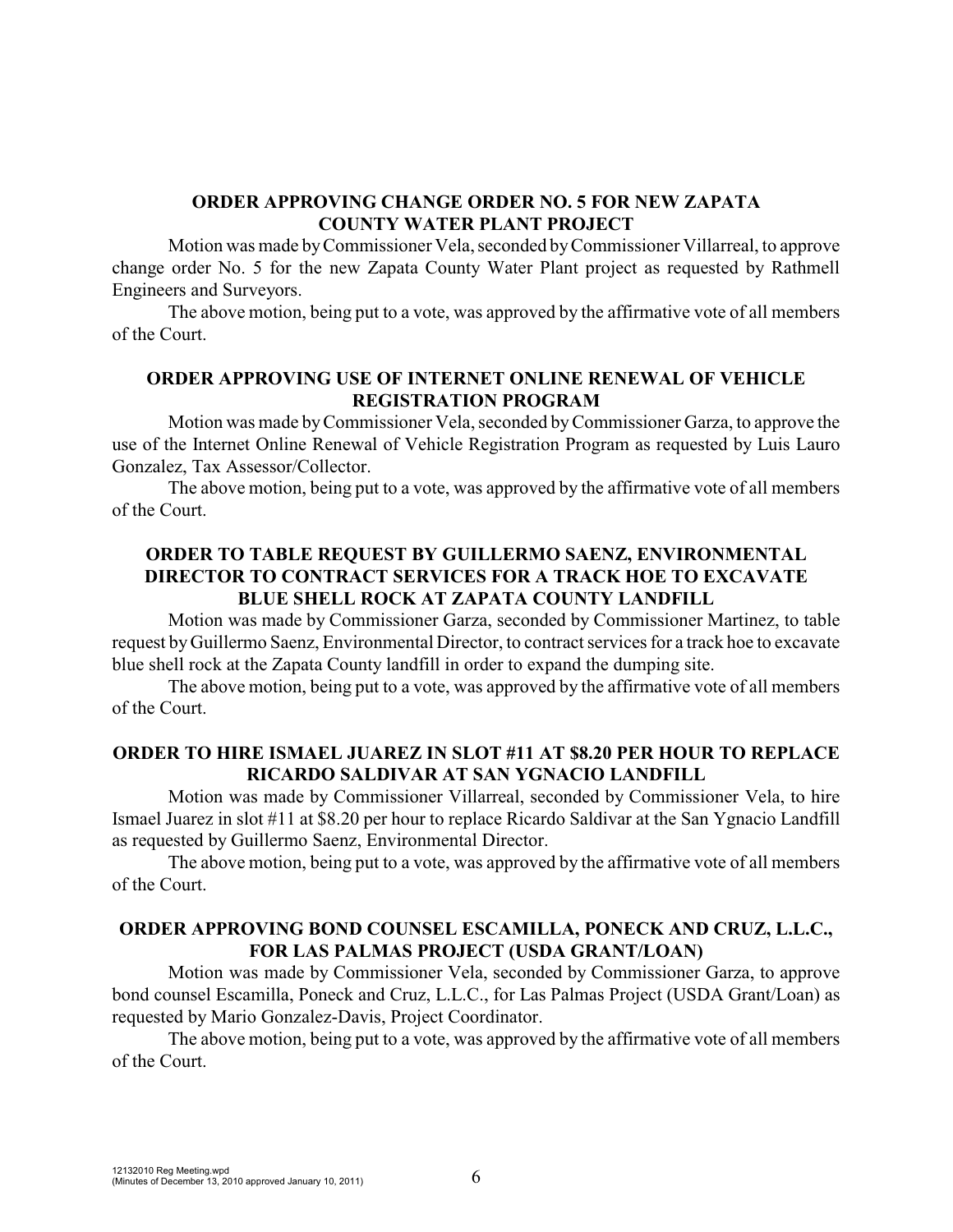### **ORDER APPROVING BOND COUNSEL JUAN AGUILERA FOR WASTE WATER TREATMENT PLANT (USDA GRANT/LOAN)**

Motion was made by Commissioner Vela, seconded by Commissioner Garza, to approve bond counsel Juan Aguilera for Waste Water Treatment Plant (USDA Grant/Loan) as requested by Mario Gonzalez-Davis, Project Coordinator.

The above motion, being put to a vote, was approved by the affirmative vote of all members of the Court.

# **ORDER APPROVING BOND COUNSEL ORDINANCE FOR LAS PALMAS PROJECT (USDA GRANT/LOAN)**

Motion was made by Commissioner Vela, seconded by Commissioner Garza, to approve bond counsel ordinance for Las Palmas Project (USDA Grant/Loan) as requested by Mario Gonzalez-Davis, Project Coordinator.

The above motion, being put to a vote, was approved by the affirmative vote of all members of the Court.

### **ORDER APPROVING BOND COUNSEL ORDINANCE FOR WASTE WATER TREATMENT PLANT (USDA GRANT/LOAN)**

Motion was made by Commissioner Vela, seconded by Commissioner Garza, to approve bond counsel ordinance for Waste Water Treatment Plant (USDA Grant/Loan) as requested by Mario Gonzalez-Davis, Project Coordinator.

The above motion, being put to a vote, was approved by the affirmative vote of all members of the Court.

## **ORDER AUTHORIZING SIGNATURE OF RIGHT OF WAY CERTIFICATION FOR LAS PALMAS PROJECT (USDA GRANT/LOAN)**

Motion was made by Commissioner Vela, seconded by Commissioner Garza, to authorize signature of right of way certification for Las Palmas Project (USDA Grant/Loan) as requested by Mario Gonzalez-Davis, Project Coordinator.

The above motion, being put to a vote, was approved by the affirmative vote of all members of the Court.

# **ORDER AUTHORIZING SIGNATURE OF RIGHT OF WAY CERTIFICATION FOR WASTE WATER TREATMENT PLANT (USDA GRANT/LOAN)**

Motion was made by Commissioner Vela, seconded by Commissioner Garza, to authorize signature of right of way certification for Waste Water Treatment Plant (USDA Grant/Loan) as requested by Mario Gonzalez-Davis, Project Coordinator.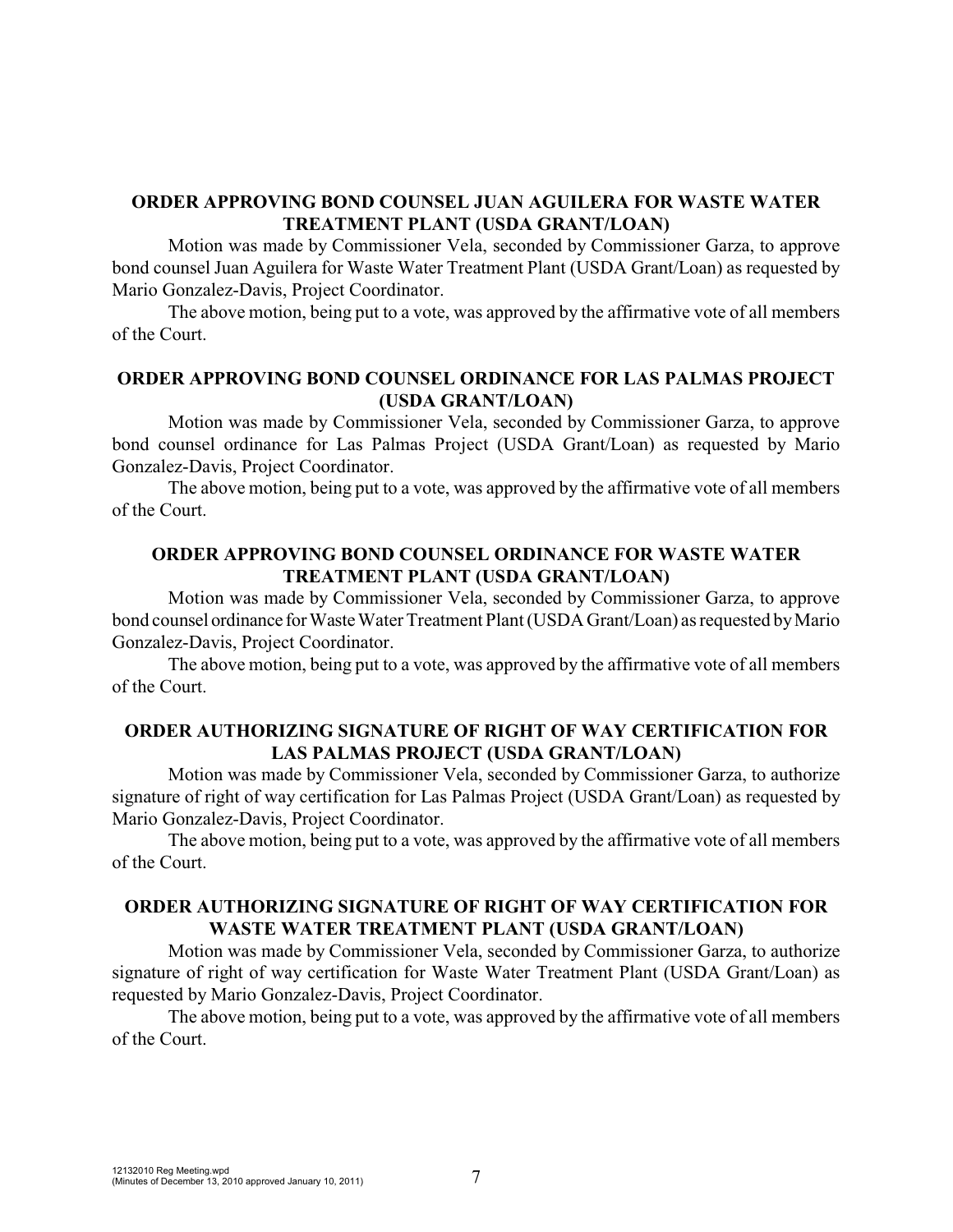### **ORDER APPROVING PRIME FARM LAND/FLOOD PLAIN RESOLUTION FOR LAS PALMAS PROJECT (USDA GRANT/LOAN)**

Motion was made by Commissioner Vela, seconded by Commissioner Garza, to approve prime farm land/flood plain resolution for Las Palmas Project (USDA Grant/Loan) as requested by Mario Gonzalez-Davis, Project Coordinator.

The above motion, being put to a vote, was approved by the affirmative vote of all members of the Court.

## **ORDER APPROVING PRIME FARM LAND/FLOOD PLAIN RESOLUTION FOR WASTE WATER TREATMENT PLANT (USDA GRANT/LOAN)**

Motion was made by Commissioner Vela, seconded by Commissioner Garza, to approve prime farm land/flood plain resolution for Waste Water Treatment Plant (USDA Grant/Loan) as requested by Mario Gonzalez-Davis, Project Coordinator.

The above motion, being put to a vote, was approved by the affirmative vote of all members of the Court.

## **ORDER AWARDING BID PROPOSAL FOR RECONSTRUCTION OF PARK DRIVE IN FALCON LAKE ESTATES EAST**

Motion was made by Commissioner Garza, seconded by Commissioner Martinez, to award bid proposal for the reconstruction of Park Drive in Falcon Lake Estates East, approved by FEMA-Flood Disaster Assistance Grant, to Rapid Haul, LLC, being the lowest bidder, with a bid of \$49,091.42 as requested by Manuel Gonzalez, Premier Engineering.

The above motion, being put to a vote, was approved by the affirmative vote of all members of the Court.

### **ORDER APPROVING CONSTRUCTION OF PROPOSED WATERLINE**

Motion was made by Commissioner Garza, seconded by Commissioner Vela, to approve to extend contract responsibilities to Med-Loz for construction and backfill of proposed waterline for a complete turnkey project as requested by Manuel Gonzalez, Premier Engineering.

The above motion, being put to a vote, was approved by the affirmative vote of all members of the Court.

## **ORDER APPROVING PAY INCREASE FOR SLOT 3 AND 6 FROM \$9.49 PER HOUR TO \$9.74 FROM LINE ITEM #10-499-109**

Motion was made byCommissioner Villarreal, seconded byCommissionerGarza,to approve a pay increase for slot 3 and slot 6 from \$9.49 per hour to \$9.74 per hour from line item #10-499-104. The employees in the respective slots have fulfilled courses required by the Texas Department of Licensing and Regulations (TDLR) as requested by Luis Lauro Gonzalez, Tax Assessor/Collector.

The above motion, being put to a vote, was approved by the affirmative vote Commissioner Villarreal, Garza, and Martinez. Commissioner Vela voted against. Motion carried.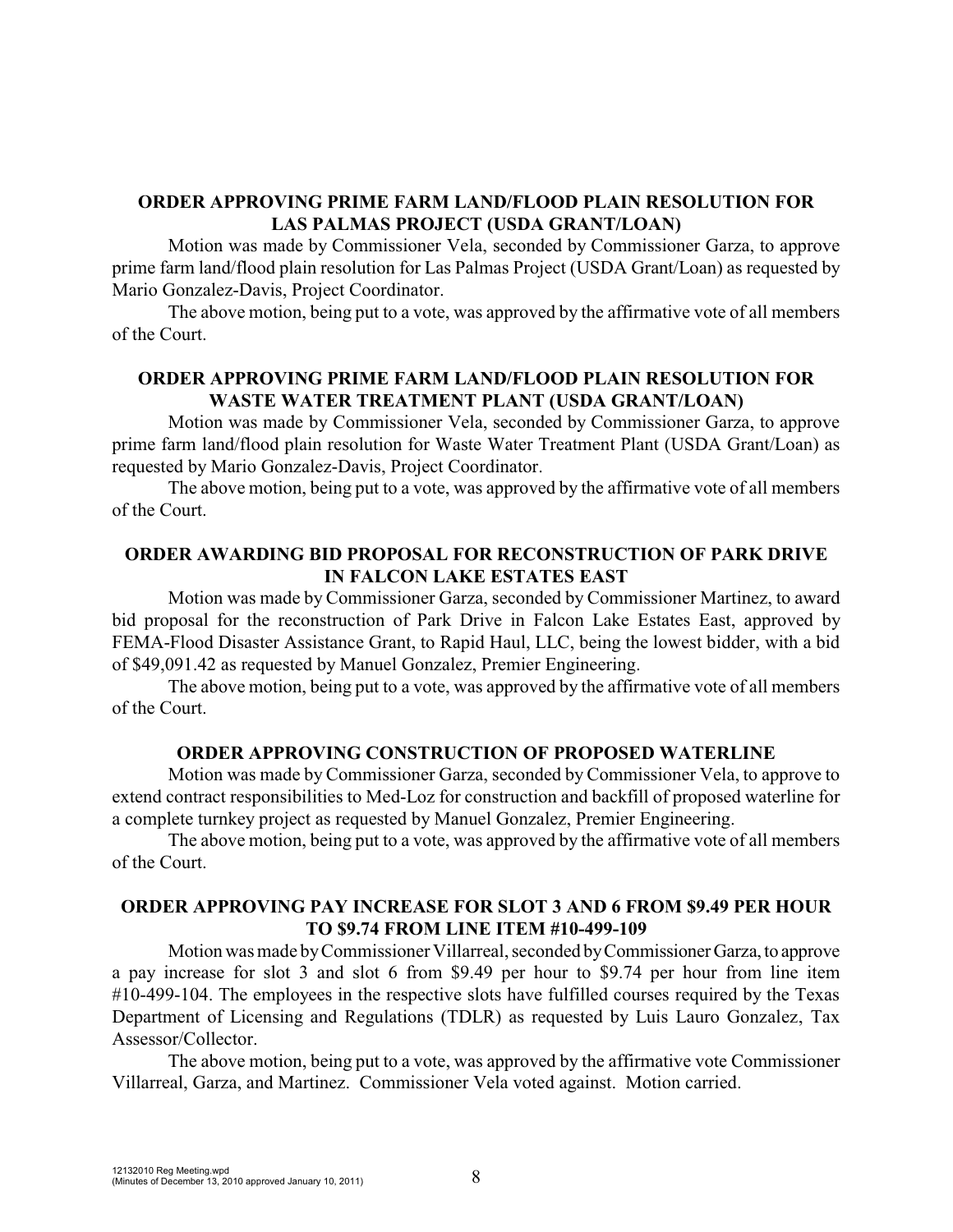## **ORDER APPOINTING COMMISSIONER EDDIE MARTINEZ AS MEMBER OF BOARD OF DIRECTORS TO ZAPATA COUNTY APPRAISAL DISTRICT**

Motion was made byCommissioner Vela, seconded byCommissioner Villarreal, to appoint Commissioner Eddie Martinez, as member of the Board of Directors to Zapata County Appraisal District, for a term of two years, effective January 2011 - December 2012 as requested by Amada Gonzalez, Chief Appraiser.

The above motion, being put to a vote, was approved by the affirmative vote of all members of the Court.

### **ORDER APPROVING LINE ITEM TRANSFER**

Motion was made by Commissioner Garza, seconded Vela, to approve the following line item transfer:

| From: Water Plant  | $80-600-443$ Electricity | \$28,972.42 |
|--------------------|--------------------------|-------------|
| To: Non-Department | 10-409-444 Electricity   | \$28,972.42 |
|                    |                          |             |

as requested by Bobbie Meza, Deputy Auditor.

The above motion, being put to a vote, was approved by the affirmative vote of all members of the Court.

### **ORDER APPROVING INSTALLATION OF STREET LIGHTS, AND SPEED HUMP**

Motion was made by Commissioner Garza, seconded Vela, to approve installation of the following street lights in Precinct 1.

a. Eleventh Ave. on dead end-east of Carla St.

b. Eleventh Ave. between Fresno and Elm St.

c. Martinez St. between Flores & Lozano (Nicholson Addition Pct 1)

as requested by Honorable Jose E. Vela, Commissioner Pct. 1.

The above motion, being put to a vote, was approved by the affirmative vote of all members of the Court.

Motion was made byCommissioner Garza, seconded Vela, to approve installation of a street light at 3942 N. Hwy 83 in Ramireño, Texas in Precinct 2 as requested by Honorable Gabriel Villarreal, Commissioner Pct. 2.

The above motion, being put to a vote, was approved by the affirmative vote of all members of the Court.

Motion was made byCommissioner Garza, seconded Vela, to approve installation of a drain between 16th and 19th Streets as requested by Norberto Garza, Commissioner Pct. 4.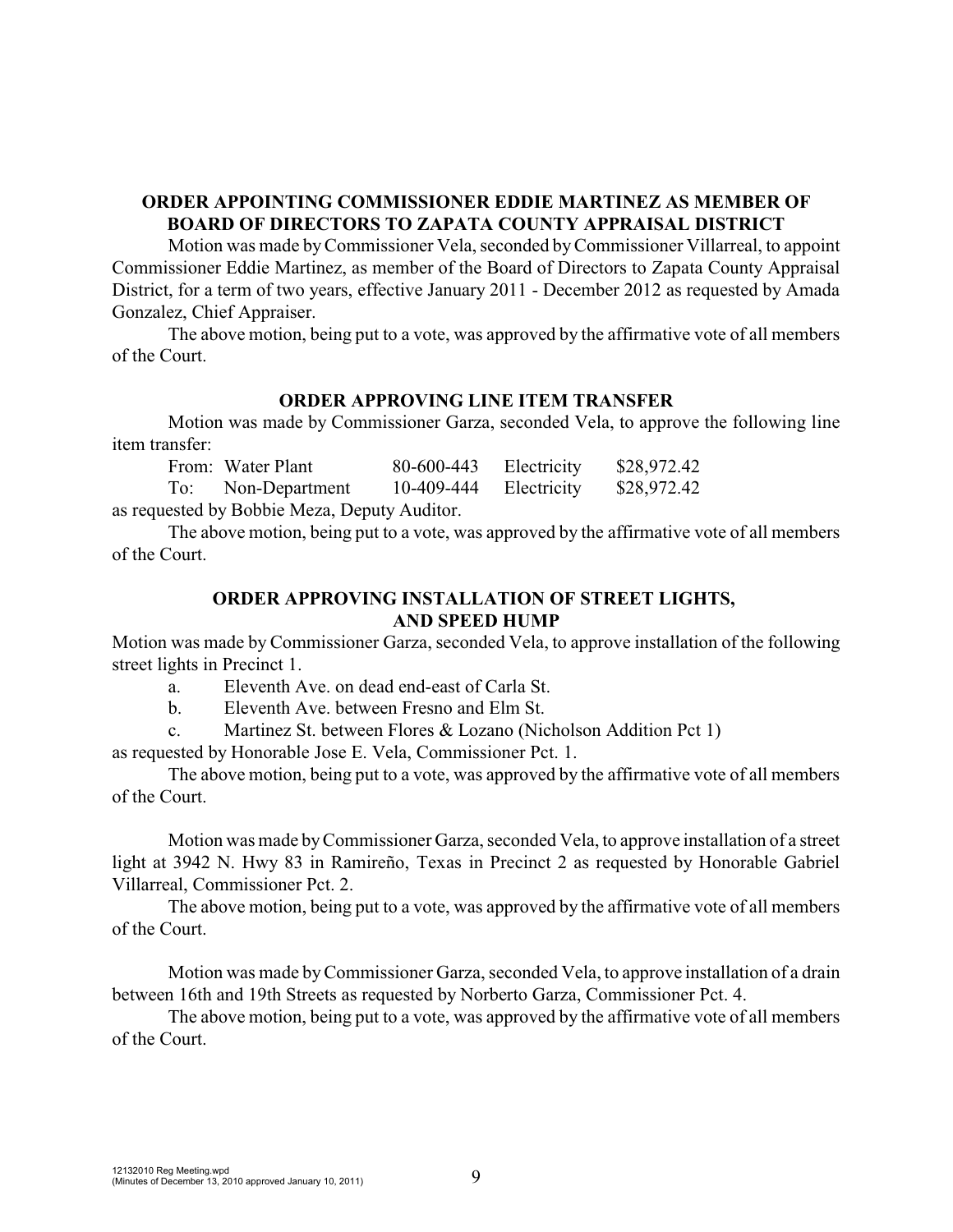Motion was made byCommissioner Garza, seconded Vela, to approve installation of a speed hump on 500 block of Mier passing the arroyo as requested by Honorable Norberto Garza Commissioner Pct. 4.

The above motion, being put to a vote, was approved by the affirmative vote of all members of the Court.

Motion was made by Commissioner Garza, seconded Vela, to approve installation of a security light at the following location 911 Ramireño (existing post) as requested by Honorable Norberto Garza Commissioner Pct. 4.

The above motion, being put to a vote, was approved by the affirmative vote of all members of the Court.

## **MOTION WAS MADE BY COMMISSIONER GARZA, SECONDED BY COMMISSIONER VILLARREAL, TO ENTER INTO EXECUTIVE SESSION**

## **MOTION WAS MADE BY COMMISSIONER VELA, SECONDED BY COMMISSIONER GARZA, TO RETURN TO REGULAR SESSION**

### **ORDER AUTHORIZING MANUEL GONZALEZ TO COME UP WITH SOLUTION TO AUTOMATE LIFT STATIONS**

Motion was made by Commissioner Vela, seconded by Commissioner Garza, to authorize Manuel Gonzalez to come up with solution to automate lift stations. EloyChapa is to come up with protocol/list for engineer to correct problems.

The above motion, being put to a vote, was approved by the affirmative vote of all members of the Court.

#### **COMMUNICATIONS**

Doroteo N. Garza and Mario Gonzalez-Davis advised the court that they received a letter from the Texas Department of Transportation regarding the Falcon State Park Improvement. The low bid came it at \$1,025,092.10. The County's revised participation is estimated at \$609,479.99 and noting that \$551,089.00 have been received, an additional \$58,390.99 is due from the County, in order to move forward.

#### **ADJOURN**

Motion to adjourn was made byCommissioner Garza, seconded byCommissioner Martinez, and being put to a vote, was approved by the affirmative vote of all members of the Court.